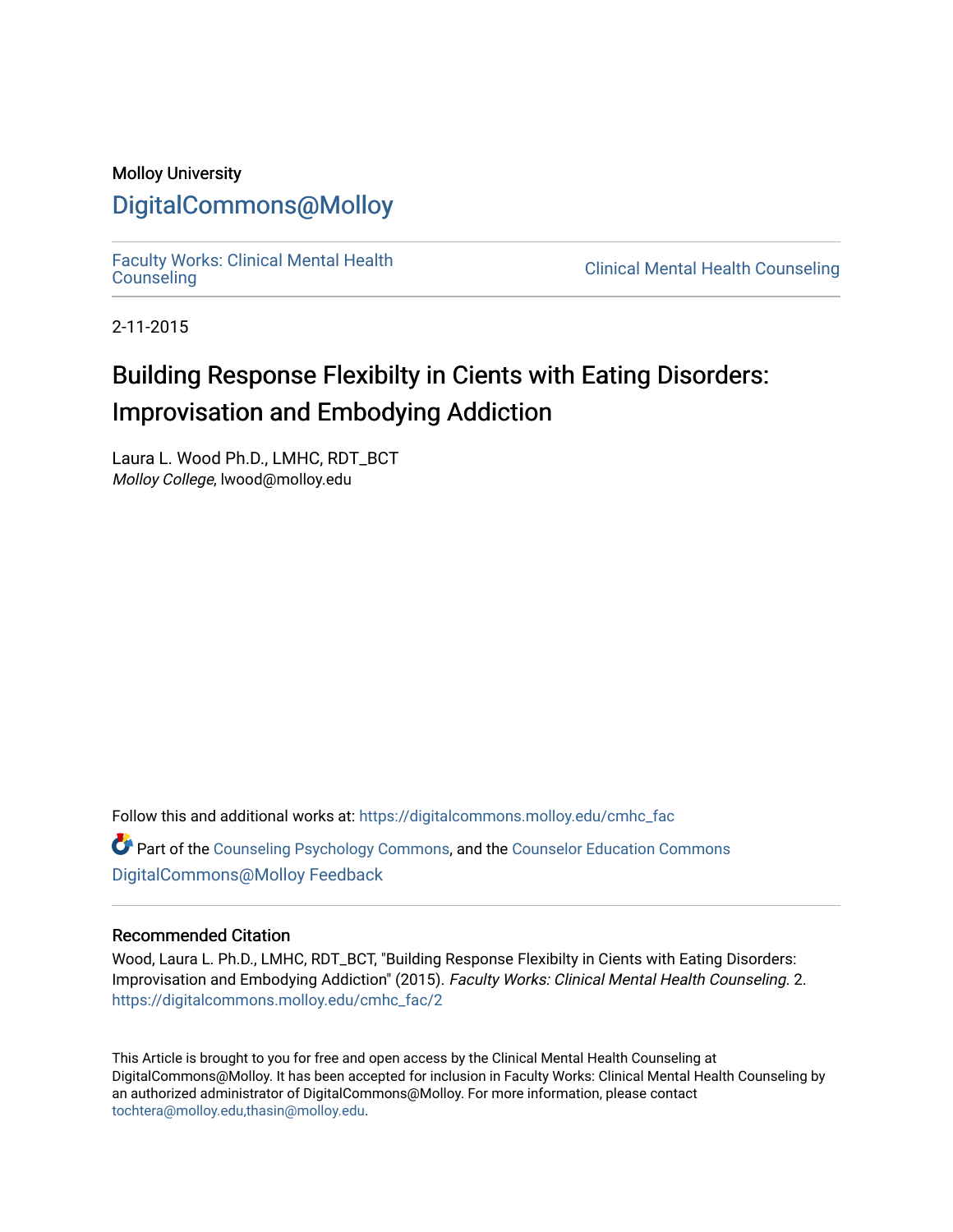## [Dramascope](https://thedramascope.wordpress.com/)

# [Building Response Flexibility in Clients With Eating](https://thedramascope.wordpress.com/2015/02/11/building-response-flexibility-in-clients-with-eating-disorders-improvisation-and-embodying-addiction/) Disorders: Improvisation and Embodying Addiction



By Laura L. Wood, MA, RDT-BCT, LPC, CCLS

Currently, statistics show that individuals with eating disorders have a higher mortality rate than those suffering from any other mental illness (Smink, van Hoken & Hoek, 2012). No single type of treatment is universally successful; rather each eating disorder type (Anorexia Nervosa, Bulimia Nervosa, and Binge Eating Disorder) responds to its own unique course of treatment. Even though there has been significant growth over the last twenty-five years in treatment approaches for different types of eating disorders, there is still a significant gap in what we know to be effective (Fairburn & Harrison, 2003). Unfortunately, public interest in eating disorders and common misunderstandings about the disorder far outweigh the research being conducted in eating disorder treatment. In fact, most research is housed in psychiatry department medical schools (Wilson, Grilo & Vitousek, 2007). In 2007, Wilson, Grilo, and Vitousek presented a call to researchers (other than medical doctors) to increase the research for eating disorders, declaring that we as psychologists and counselors are "well positioned to make important contributions to the study of eating disorders…including exploring psychobiological mechanisms that cause and maintain eating disorders, and identify the mechanisms (mediators) of therapeutic change" (p. 212). Answering this call, my work and current research in progress (and this blog submission!) are focused on using drama therapy to help clients with eating disorders to build response flexibility.

It is well known in the field that the cause of an eating disorder is complex. Both genetic predisposition and environmental factors contribute to the use of an eating disorder as a maladaptive coping mechanism (Fairburn, 2008). The different contributing environmental factors can be grouped into the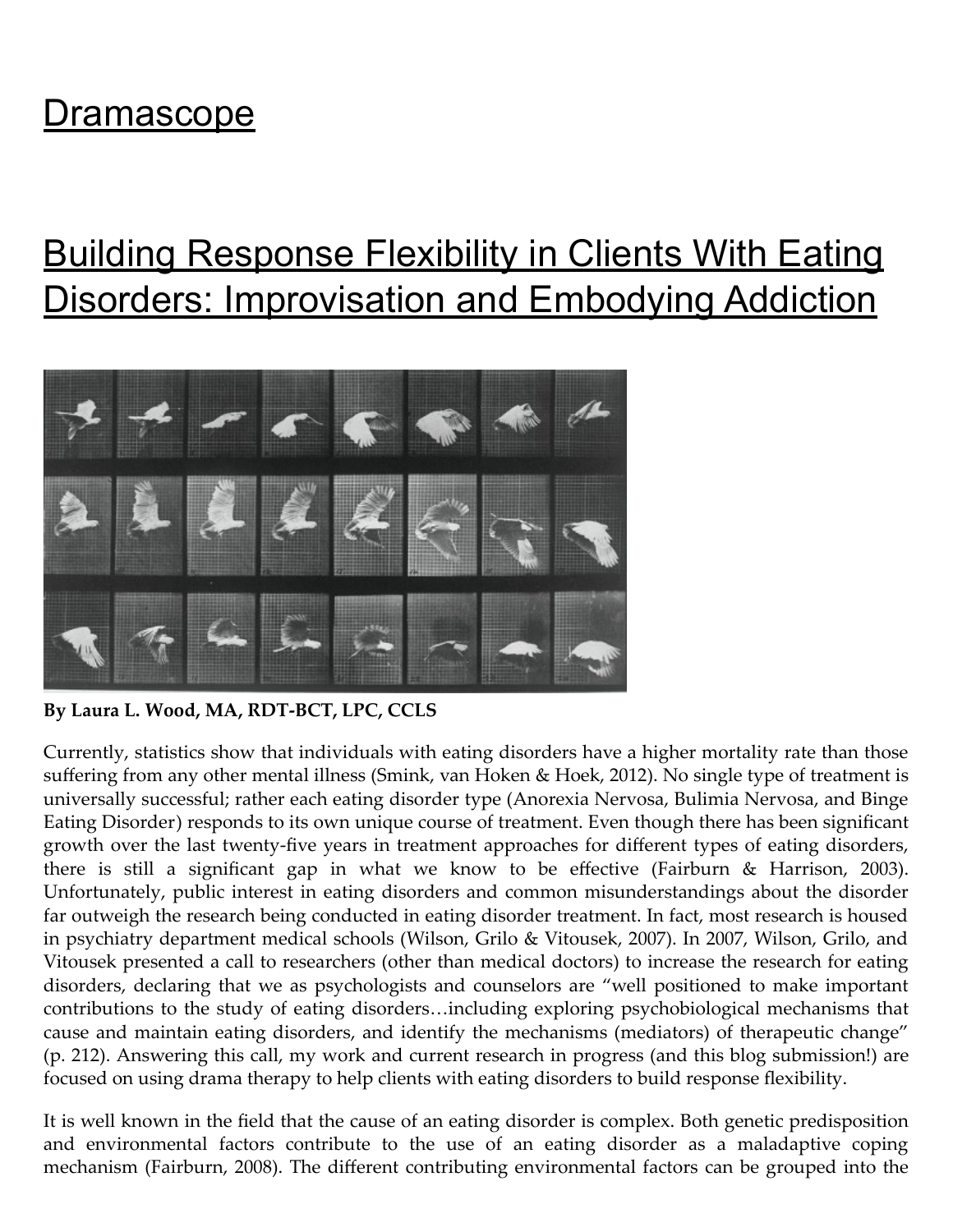following three broad categories: trauma and abuse, anxiety, and developmental/family of origin issues. Clients with eating disorders often have a make-up of factors from one, two, or all three of these categories. While there are different treatment tracks for eating disorders associated with each category of factors, there are also areas of overlap. All clients with eating disorders (with whatever combination of trauma, anxiety or developmental/family of origin problems), for example, suffer from issues of response flexibility. "Response flexibility enables us to pause before responding as we put a temporal and mental space between stimulus and response and between impulse and action" (Siegel, 2012 p. 33- 2). Clients with eating disorders, rather than having healthy response flexibility, suffer from extremes of rigidity and chaos (Cassin and Von Ranson, 2005). With rigidity (most common in clients with Anorexia Nervosa), thought, emotional, and behavioral repetition become the primary way of coping and identifying, rather than a sense of spontaneity, creativity, playfulness, and presence. Extreme chaos is characterized by the intrusion of overwhelming and unpredictable thoughts, emotions and behaviors (most often seen in clients with Bulimia and Binge Eating Disorder) (Siegel, 2010; Claes, Vandereycken, and Vertommen, 2002).

To encourage movement away from rigidity and chaos and towards healthy response flexibility, Siegel (2012) suggests we help clients increase their window of tolerance: the "span of tolerable levels of arousal in which internal or external stimuli can be processed in a flexible and adaptable manner" (p. 85).

Coming to understand the protective functions of an eating disorder is one of the first steps in formulating a treatment approach. This process is often very frightening for clients, triggering their rigid or chaotic response strategies to deal with the uncomfortable feelings that arise when exploring this material. For example, if asked to write, as a means of exploration, about the function of their eating disorder, rigid clients often become entrenched in writing and re-writing. The focus shifts from developing insight about their eating disorder through spontaneity, connection, and discovery, to writing a "perfect paper" that has outstanding grammar and punctuation. Conversely, chaotic clients use the writing as an opportunity to "purge" their feelings. They may write fifteen pages of repetitive and unorganized thoughts that perpetuate their chaotic way of coping, leaving them feeling more dysregulated and confused. I have found that in the *early* stages of treating clients' eating disorders, writing is minimally useful. In many ways, this is also true for other traditional verbal methods within the group therapy process. Rigid clients sit, and think, and find a way to give the "perfect" controlled answer that won't open them up to vulnerability. Meanwhile, chaotic clients ramble on, often getting so lost in the telling of their experience that other group members feel equally lost, and they are left feeling alone, isolated, and misunderstood. When these patterns are mirrored for clients with eating disorders, often their shame and self-hate is so rigid/chaotic they can't tolerate the feedback. Trapped again, they turn to their soothing friend, the eating disorder, with whom they continue to play out their rigid (restriction) and chaotic (binging and purging) patterns.

Therefore, helping clients to discover the functions of their eating disorder in a way that doesn't perpetuate their rigid and chaotic coping styles is essential. This is why in the early stages of eating disorder treatment I begin with two different types of groups that work in conjunction with one another to begin to increase clients' windows of tolerance in order to help build response flexibility:

1) A Drama Therapy group in which we explore the role of the eating disorder through the lens of the Internal Family Systems (IFS) Model.

2) A modified Developmental Transformations (DvT) Group that allows clients to start learning to play with their rigidity and chaos (which also helps minimize the triggering of their shame and self-hate).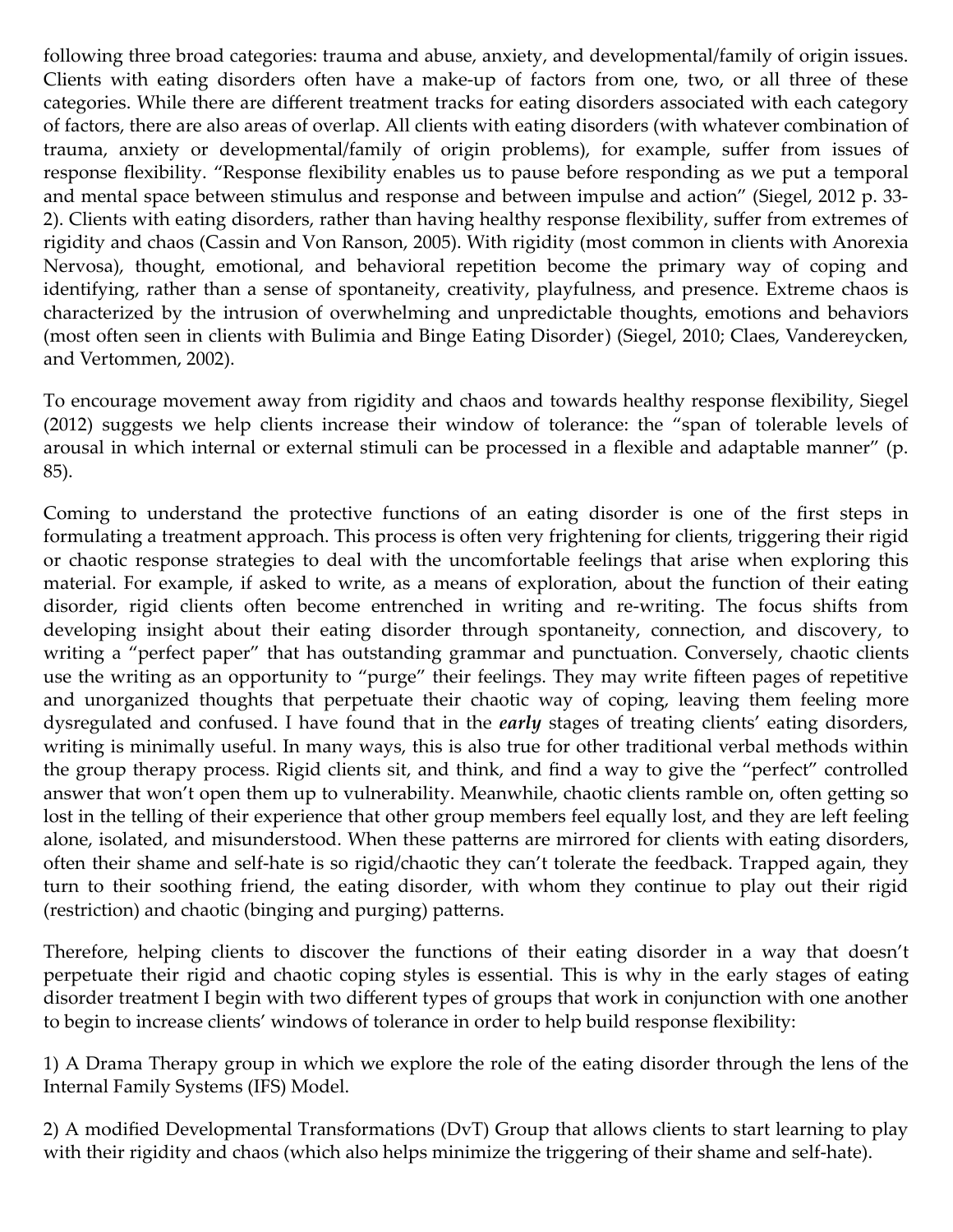

(https://thedramascope.files.wordpress.com/2015/02/img\_3197.jpg) *Wood lecturing at a recent conference in Alabama helping clinicians to experience drama therapy and it's benefits for eating disorder clients.*

In the Drama Therapy group, clients are given the opportunity to spontaneously play their eating disorder. This begins with clients embodying – sculpting, without words – what their eating disorder is trying to communicate. First, we look at each sculpt objectively: "The client playing their eating disorder is standing on the chair, giving the middle finger," "The client is holding the chair up in front of them, hiding their body," "The client is sitting up straight at the edge of the chair, with their hands folded and a big smile," etc. We then look at the clients' sculpts subjectively: "Maybe the eating disorder is giving the middle finger because it communicates the client's anger?" "Maybe the eating disorder has helped this person to hide in their life?" "The eating disorder seems to put on a perfect mask for the world to see." The client can then de-role and have someone else take on the role of their eating disorder while they have the opportunity to look at their sculpt objectively and subjectively. This slowing down process, and the opportunity to move between the eating disorder being "me-and-not-me" (Landy, 1994) seems to lay the groundwork for creating windows of tolerance to generate different response flexibility. For some clients sculpting is enough, others move into doing an improvised monologue, speaking as the eating disorder. To take the work one step further, the group can play the *compassion-curiosity panel,* asking the eating disorder questions in order to better understand its functions.

The concept of approaching an eating disorder from a place of compassion and curiosity comes from Richard Schwartz's model of Internal Family Systems, which purports that the mind is an "ecology of relatively discrete sub-minds, each one intrinsically valuable and seeking a positive role within the internal system" (Johnson & Schwartz, 2005, p. 75). Each part is unique, and yet, they take on three common roles: Managers, Exiles, and Firefighters. The Exiles develop "when a person has been humiliated, frightened, or shamed in the past" and carries "the emotions, memories, and sensations from those experiences" (Johnson and Schwartz, 2005 p. 76). The Managers work to protect these wounded parts of ourselves and keep us functioning on a day-to-day basis, holding the painful experiences at bay. When an experience triggers the Exiles, and the Managers' protection isn't working, the Firefighters come in to "extinguish the inner flames of feeling as quickly as possible. (…) Firefighters tend to be highly impulsive and seek stimulation that will override or dissociate the person from the Exiles' feelings. Binging on drugs, food, alcohol, sex, or work are common Firefighter activities"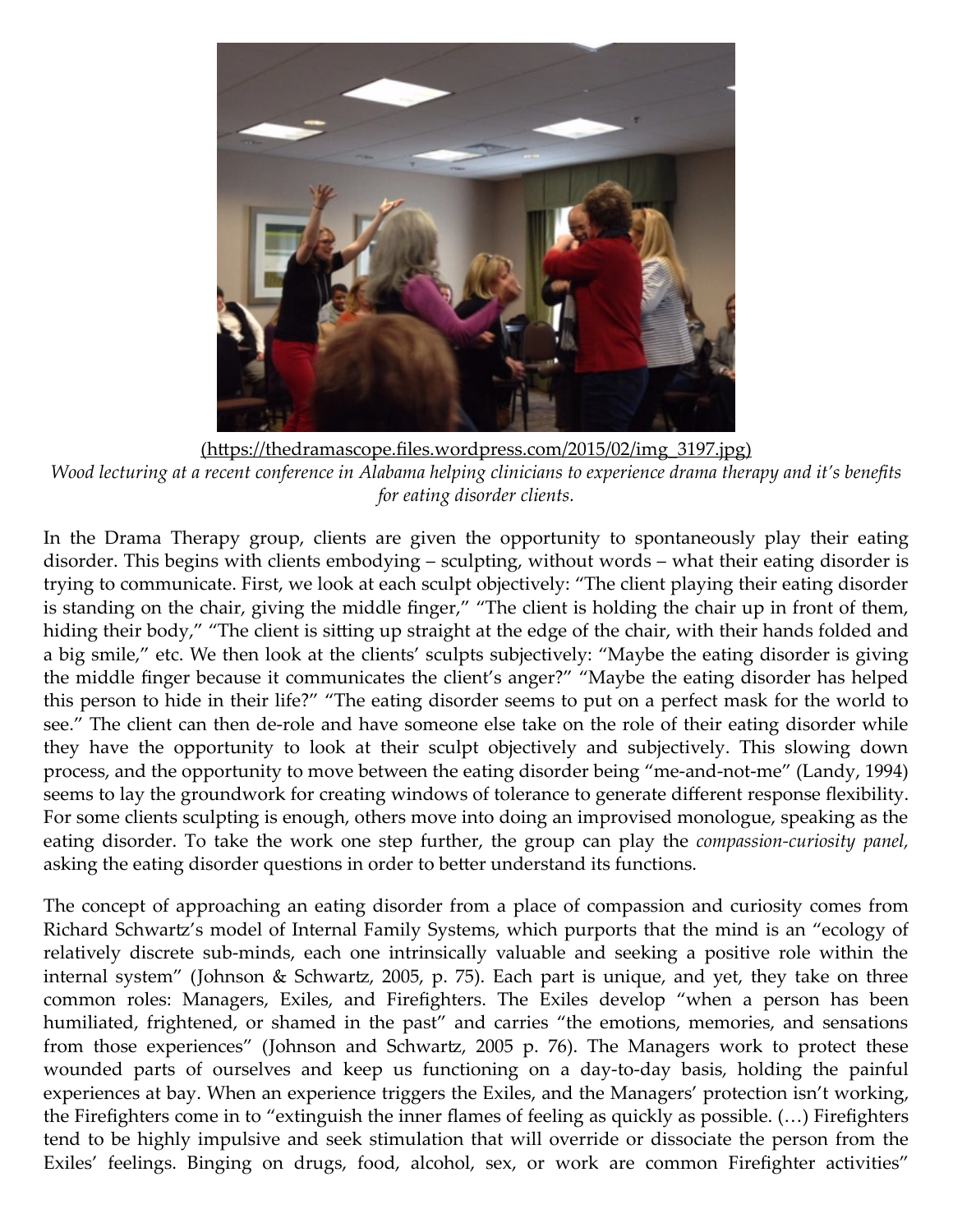(Johnson & Schwartz 2005, p.76). At the heart of the model is the concept of Self. Each person is born with a Self, and one is in Self when embodying curiosity, compassion, clarity, courage, creativity, connection, and calmness. In Internal Family Systems, people learn to create a Self to Parts relationship. "When the Self is in charge, it is possible to bring healing to the Exiles and to create harmony in the internal system. Health is defined as the Self having a positive leadership role with all the parts, valuing the intent of each, and creating teamwork among them" (Johnson & Schwartz, 2005, p. 77).

When eating disorders are approached from a place of Schwartz's Self, clients can depart from rigid and chaotic responses and move towards a place of curiosity, a desire to better understand the way their eating disorders have helped them to survive. When this window of tolerance is created and the clients begin to practice new ways of understanding themselves, we often see a shift in their motivation. They become more driven to continue to unfold their underlying narratives and begin to practice new ways of engaging with themselves and others.

Clients also participate in a weekly Developmental Transformations (DvT) group that primarily uses *the cauldron exercise*, which stems from a classic improvisation game from Viola Spolin (1963). Two people share the space and engage in an improvised scene, and at any point a third player can tag out one of the actors and insert themselves into the scene. In our version, the same structure of the game applies, but all of the principles of DvT are also involved. As the play progresses, more people can enter and exit through the portal. I believe that Johnson's (2013) Recursive Interpersonal Process in DvT (noticing, feeling, animating and expressing) are all steps that foster clients' movement towards response flexibility in the present moment. As I have found with clients with eating disorders, this first level of engagement in improvisation and DvT allows one to "lower fear of the instability of Being, rather than lowering the instability of Being … lowering one's own fear of instability involves learning how to accept risk and learning to maintain one's balance amidst uncertain circumstances" (Johnson, 2013 p. 32). In essence, it seems the DvT playspace with more structure (in early phases of treatment) helps to increase clients' windows of tolerance and opportunities to play with choices other than rigid or chaotic responses. DvT also offers an opportunity to overtly play out rigid and chaotic responses in which the therapist can offer playful mirroring that doesn't trigger shame and self-hate. Even if they are triggered, the discrepancy between reality and playful encounter allows the shame and self-hate be played with in a way that increases tolerance. The combination of the IFS drama therapy groups and DvT groups helps create an excellent fundamental foundation that therapists can use to scaffold into the next phase of eating disorder treatment.

As stated earlier, there is an important call for those who work with eating disorders and addictions not only to discover creative methods of treating this challenging (but deeply rewarding!) population, but also to continue to strive for research in this area moving forward. I hope you will take time to check out [an article I wrote recently with my co-worker, Christine Schneider, on the use of Interpersonal](http://www.ingentaconnect.com/content/intellect/dtr/2015/00000001/00000001/art00005?crawler=true) Neurobiology and and drama therapy (http://www.ingentaconnect.com/content/intellect/dtr/2015/00000001/00000001/art00005?crawler=true).



Laura Wood, MA, RDT-BCT, LPC, CCLS graduated with her MA in Drama Therapy from New York University and is currently a fifth year doctoral student at the University of Missouri-Saint Louis. She is the Lead Therapist at Castlewood Treatment Center for Eating disorders, where she has worked for the past six years. She lectures nationally and is delighted to be on the board of the NADTA as the Central Region Representative.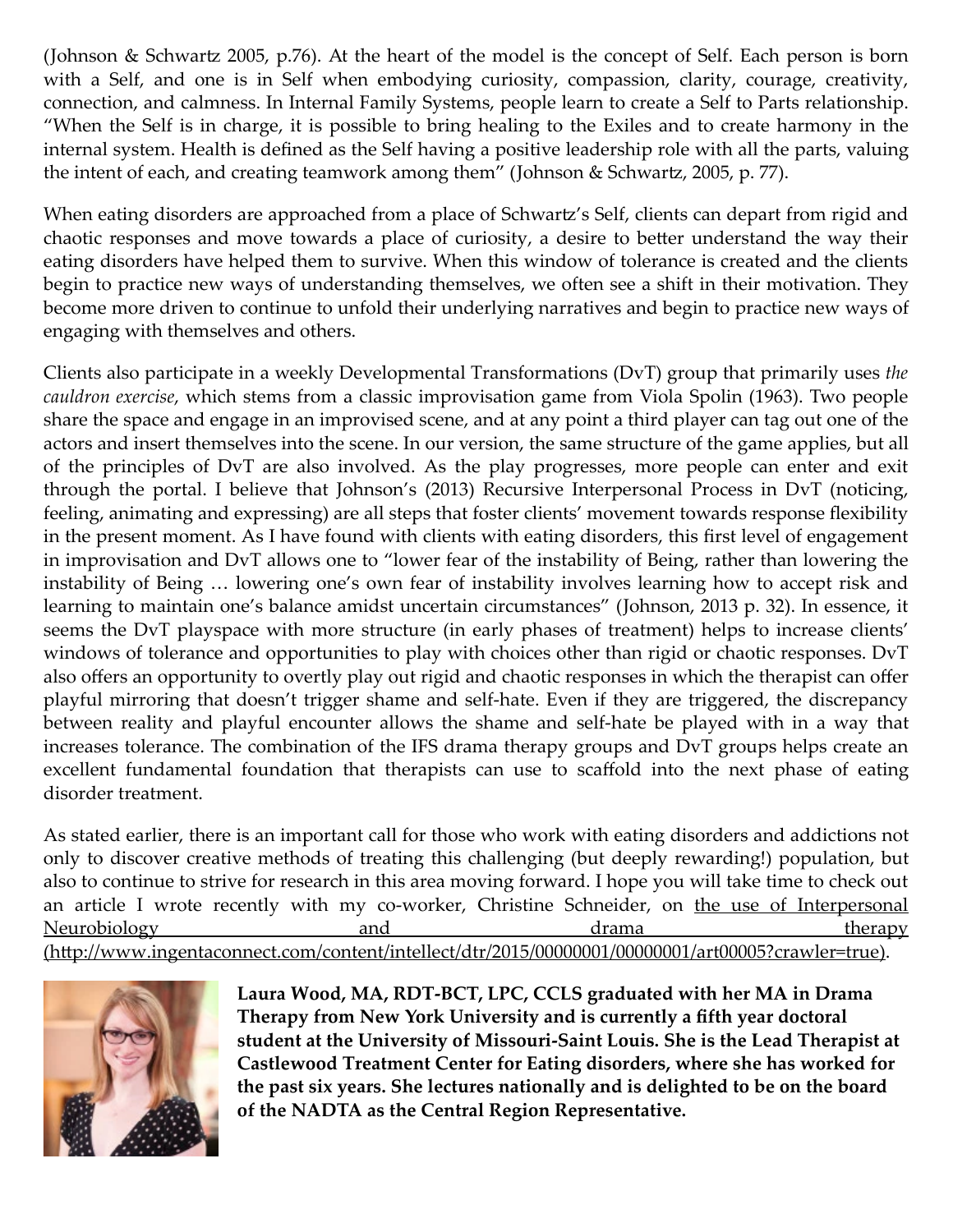References:

Cassin, S. & Von Ranson, K.M. (2005). 'Personality and eating disorders: A decade in review'*Clinical Psychology Review* vol. 25, pp. 895-916.

Claes, L, Vandereycken, W, & Vertommen, H. (2002). 'Impulsive and compulsive traits in eating disordered patients compared with controls,' *Personality and Individual Differences,* vol. *32, pp.*707-714.

Fairburn, C.G. & Harrison P.J. (2003). 'Eating disorder' *The Lancet*, vol 361, pp.407-416.

Fairburn, C.G. (2005). 'Evidence-based treatment of anorexia nervosa' *International Journal of Eating Disorders*, vol. 37(Suppl.), S26–S30.

Johnson, D.R. (2013). Developmental transformations: text for practitioners. Vol. 2.

Johnson, L. M., & Schwartz, R.C. (2005). Internal family systems work with children and families. In C.E., Bailey (Ed.), *Children in therapy: Using the family as a resource* (pp.73-111). New York, NY: WW Norton & Co.

Landy, R.J. (1996). *Essays in drama therapy: The double life*. Jessica Kingsley Publishers, London.

Landy, R.J. (1994). *Drama therapy: Concepts, theories and practices.* Charles C. Thomas, Springfield, IL.

Landy, R.J. (1993). *Persona and performance: The meaning of role in drama therapy and everyday life.* Guilford Press, New York.

Siegel, D.J. (2012). Pocket Guide to Interpersonal Neurobiology: an integrative handbook of the mind. New York. Norton & Company.

Siegel, D. J (2012). *The whole-brain child: 12 revolutionary strategies to nurture your child's developing mind.* Random House, Inc*.*

Smink, R.E, van Hoken, D. & Hoek, H.W. (2012). Epidemiology of eating disorders: incidence, prevalence and mortality rates. *Current psychiatry reports*. Vol. 15-4 pp. 406-414.

Spolin, V. (1963) *Improvisation for the theater.* Chicago: Northwestern University Press.

Wilson, G.T., Grilo, C.M. & Vitousek, K.M. (2007). 'Psychological treatment of eating disorders,' American Psychologist, Vol. 62-3, pp 199-216.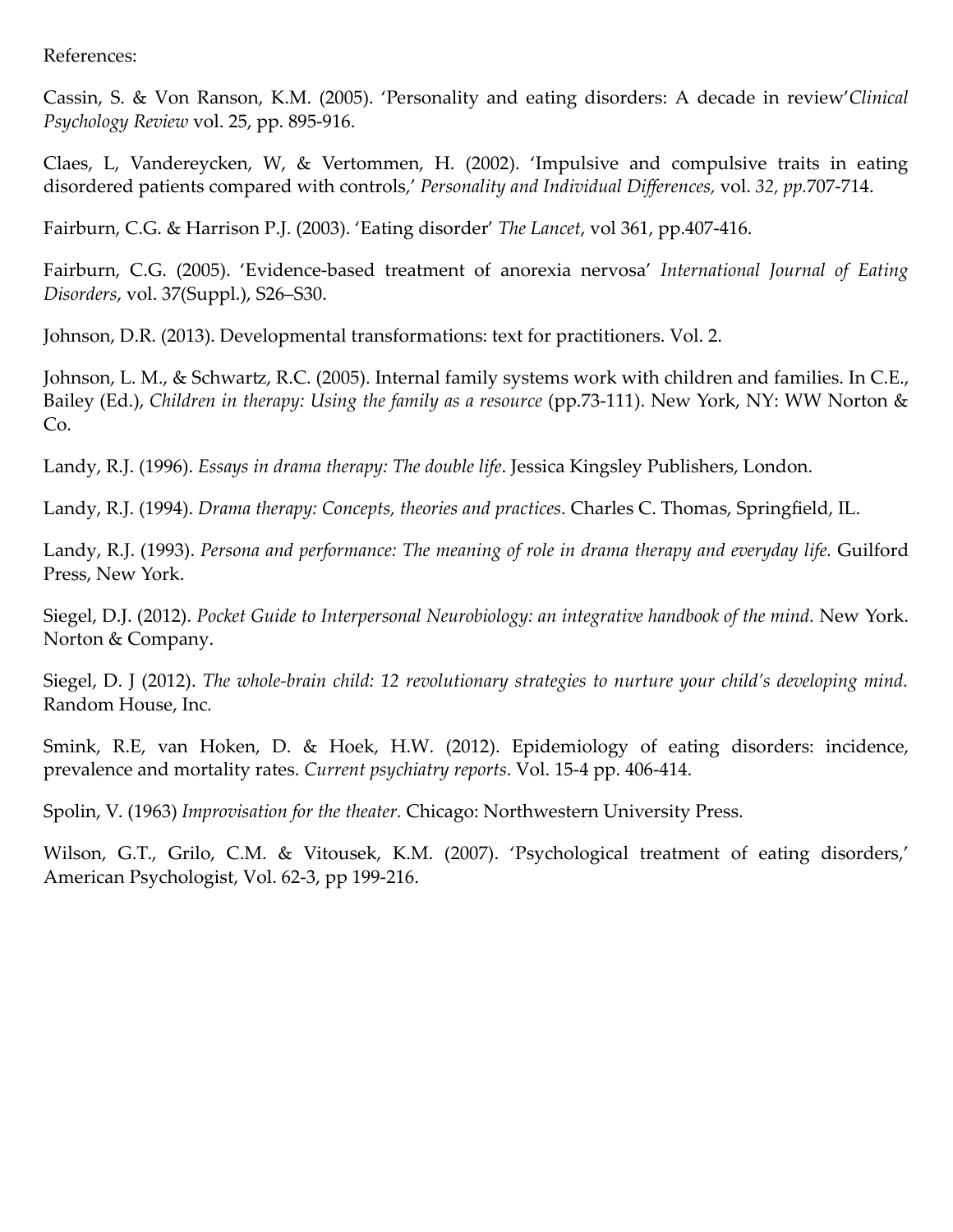

# **<del>₽</del>**6 Comments

<span id="page-6-0"></span>

Great job describing ways to help clients get out of being in their rigid/chaotic places!

*[posted February 11, 2015 at 8:36 PM by](#page-6-0) [drtonyamcfarland](http://drtonyamcfarland.wordpress.com/)*

*[Reply](https://thedramascope.wordpress.com/2015/02/11/building-response-flexibility-in-clients-with-eating-disorders-improvisation-and-embodying-addiction/?replytocom=23#respond)*

<span id="page-6-1"></span>

Thanks so much Laura for this wonderful article! I have been using DT and DMT with this population in groups in psychiatric settings and now in private practice for many years and have written also about it. We are a small group so it is great to share.

Many blessings, Tannis

*[posted February 16, 2015 at 8:31 PM by](#page-6-1) [Tannis Hugill](http://www.awakeningbodywisdom.com/)*